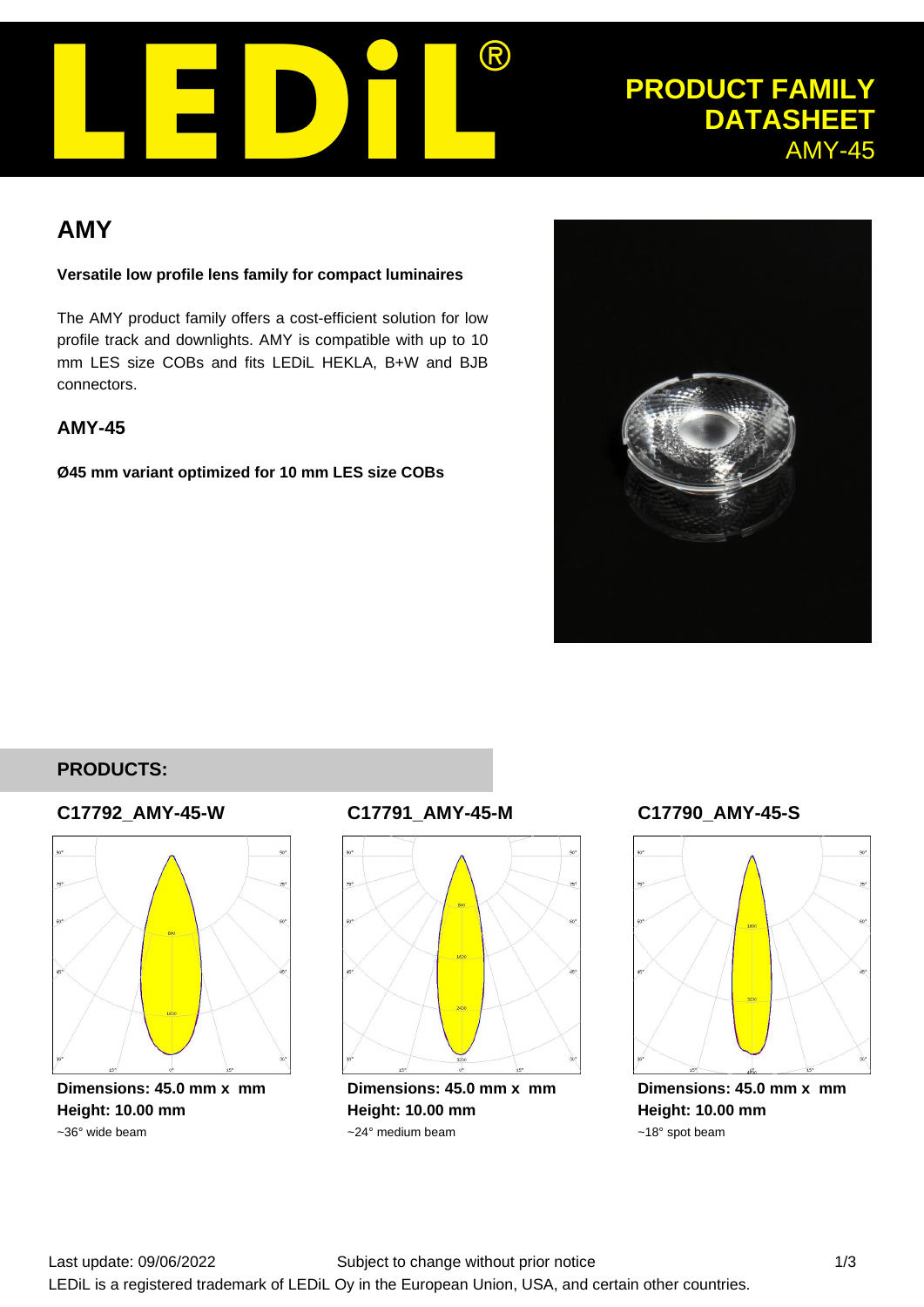

# **PRODUCT FAMILY DATASHEET** AMY-45

## **PRODUCTS:**

#### **C17793\_AMY-45-WW**



**Dimensions: 45.0 mm x mm Height: 10.00 mm** ~60° wide beam